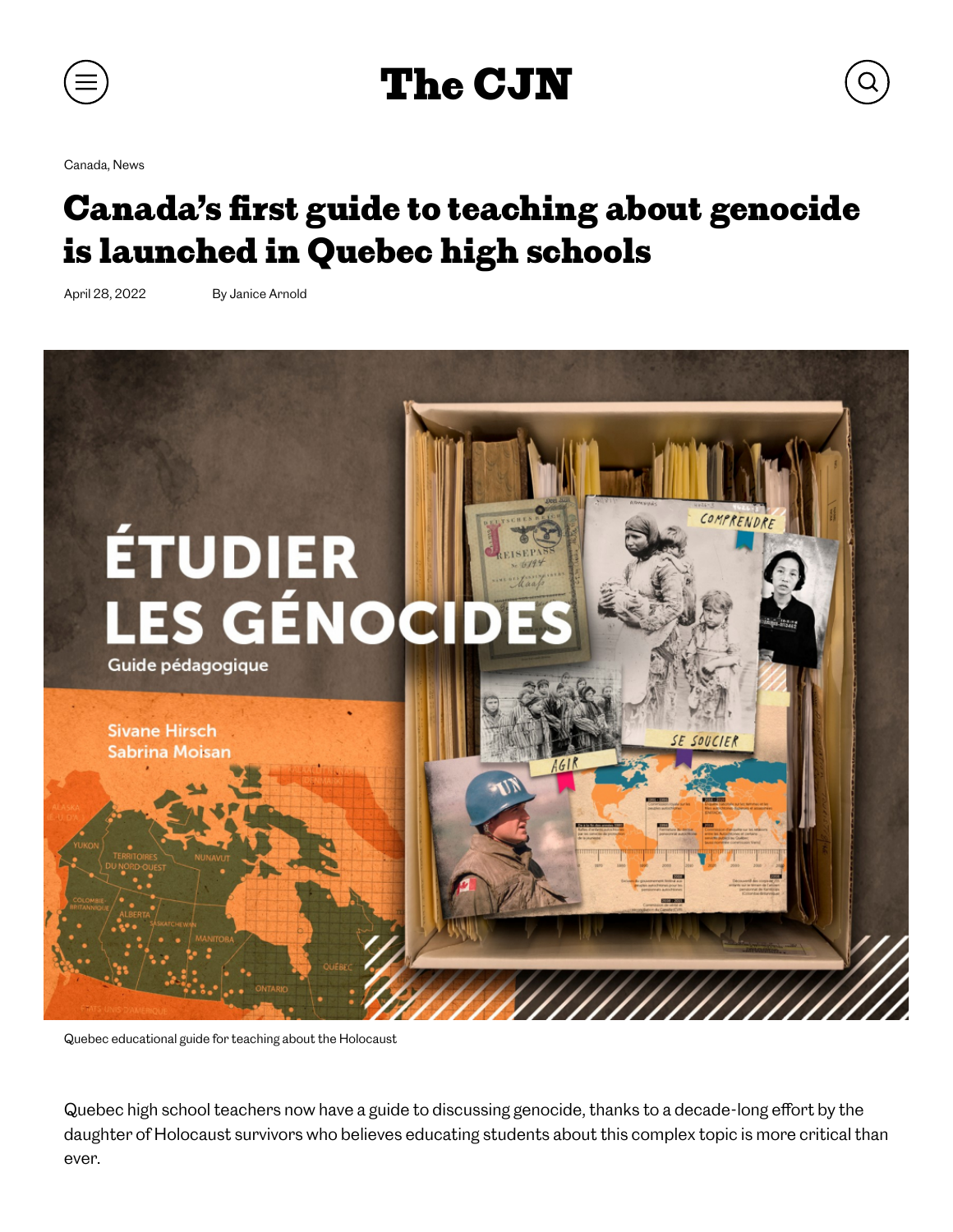Heidi Berger, who was motivated by what she saw as a profound ignorance among students she spoke to about the Holocaust, is the driving force behind the new pedagogical resource Etudier les genocides.

The guide was produced by the Foundation for Genocide Education, a non-profit organization she created in 2014, and is supported by the Ministry of Education, which is making it available to all high school teachers in Quebec.

Berger found that many educators wanted to teach about genocide but lacked the materials or the confidence to address a subject that is so fraught and overwhelming.

"This is ground-breaking," said Berger, who regrets that genocide receives "little more than a paragraph" in the mandatory world history text.

Written by education professors Sabrina Moisan of the Université de Sherbrooke and Sivane Hirsch of the Université du Québec à Trois Rivières, the guide covers nine genocides of the 20<sup>th</sup> century. They were supported by an inter-disciplinary team of experts and community groups affected by genocide.

Besides the Holocaust, the genocides are those against minorities in Namibia, Cambodia, Rwanda, and Bosnia; the Ukrainian Holodomor, the Armenians in the Ottoman Empire, the Nazi murder of the Roma and Sinti, and, perhaps controversially, the Indigenous peoples of Canada.

The guide was launched in April as part of Genocide Remembrance, Condemnation and Prevention Month, which encompasses Yom ha-Shoah.

It is available online to teachers in Quebec's 800 high schools, who reach over 343,000 students. An English version is forthcoming.

The package also includes teaching plans, reference documentation and instructional videos. Recorded testimonies by survivors or their descendants living in Canada today will also be offered. Teachers can participate in workshops on how to use the guide effectively.

It will be up to teachers how they incorporate genocide. An obvious choice is the contemporary history course senior high school students take, but it might fit into ethics and religious culture (soon to be replaced by a new civics course), or second-language instruction.

"Ignorance often translates into hate, and we believe that an essential part of the solution to end hate begins with education," said Berger. "We believe that this guide will help students develop critical thinking skills to allow them to recognize the signs of intolerance and racism, and equip them to speak out against hate wherever they encounter it."

Berger spent years lobbying successive education ministers and meeting with numerous civil servants to persuade them of the need to address genocide. The Foundation for Genocide Education raised funds privately to underwrite the development of appropriate pedagogical materials.

Although she believes genocide education should be mandatory, Berger says no educator should be forced to teach such a fraught and overwhelming subject without the right support. The materials were piloted in a number of schools last year.